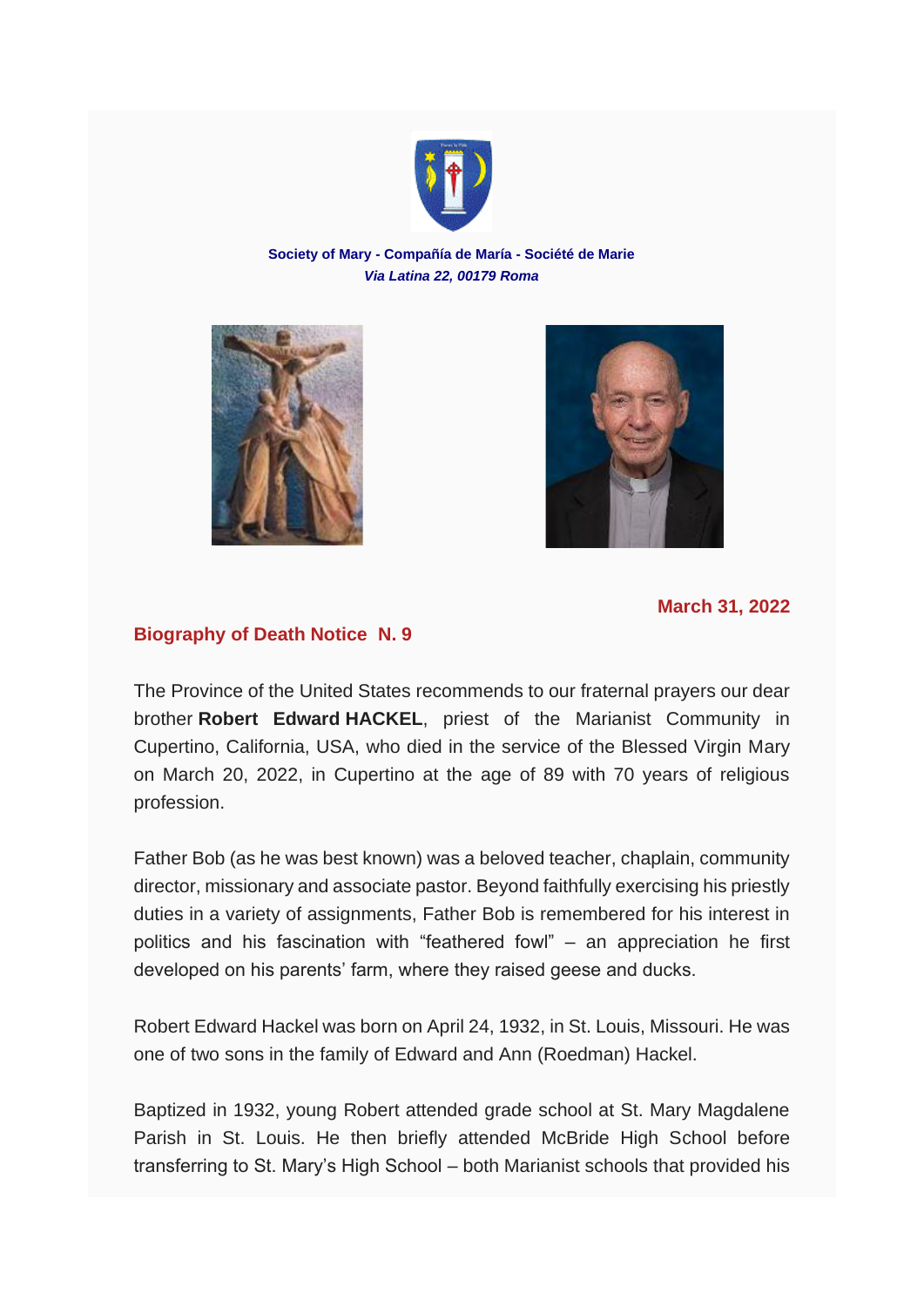earliest contacts with the brothers. After graduating from St. Mary's in 1950, he entered the novitiate that August at Marynook in Galesville, Wisconsin, and professed first vows there in 1951.

Brother Bob began his scholasticate studies at Maryhurst in Kirkwood, Missouri, before moving on to St. Mary's University in San Antonio, Texas. He earned a Bachelor of Arts degree in History there in 1954.

For the next several years, Brother Bob served as a classroom teacher – first at St. Joseph's School (Victoria, TX); and then at Chaminade College Preparatory and St. Mary's High School in St. Louis. He professed perpetual vows on July 14, 1956, at Marynook. Called to the priesthood, Brother Bob began seminary studies at Fribourg, Switzerland in 1960. He was ordained on April 3, 1965.

Over the next four decades, Father Bob worked primarily in high school assignments – including teaching and chaplaincy positions at St. Mary's High School (St. Louis), St. John Vianney (Kirkwood, MO), Nolan Catholic High School (Fort Worth, TX), Thomas More High School (Milwaukee, WI), Gross Catholic High School (Omaha, NB), Central Catholic High School (San Antonio) and St. Louis School (Honolulu, HI). He taught Latin, religion, history and social studies at various points in his career as an educator, and typically assisted nearby parishes by offering sacramental ministries on weekends. Father Bob also spent several years in parish work, both at Our Lady of the Pillar in St. Louis and as a missionary in Eastern Africa.

In the mid-1970s, Father Bob pursued graduate studies at Marquette University, earning a master's degree in Political Science in 1975. Known among the brothers for an intense interest in politics, Father Bob was pleased that his many years of writing to Harry Truman eventually led to him receiving personal replies from the former President. Father Bob is also remembered for his interest in small-scale farming – raising plants, flowers, geese and ducks; he occasionally worked these subjects into his homilies. His personal correspondence would often include a drawing of a rooster as his signature image.

Father Richard Villa, who served with Father Bob for five years at Nolan Catholic High School, says, "Father Bob was a person of gentle disposition, always offering to be of service to the brothers. He was beloved by students and faculty alike – each day greeting them with a generous smile and warm words of